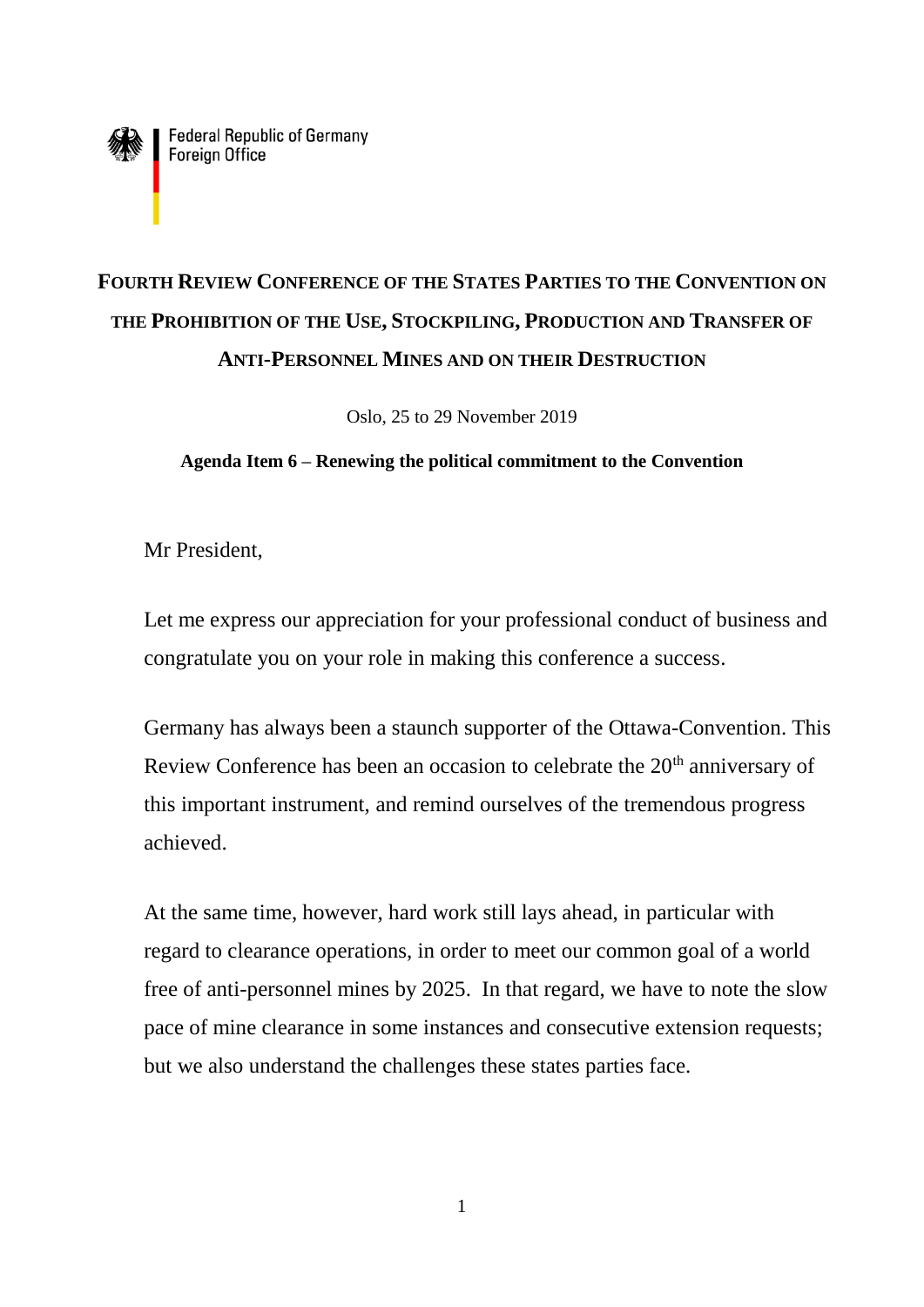Still, the level of ambition with regards to concrete implementation steps needs to be increased. This needs to be done in a comprehensive manner, including all respective tools within and outside the convention.

Germany has been providing very substantial assistance within the Convention, and will continue to do so. Furthermore: Germany has assumed the chair of the mine action support group. This is part of our comprehensive approach, which is also reflected in our new role as coordinator on cooperation and assistance.

Germany very much commends the fact that the Oslo Action plans explicitly includes in all its actions mines of an improvised nature. We also welcome the now shared understanding that the Ottawa convention applies to all mines regardless of how and by whom they have been manufactured. We are pleased that a significant number of States Parties, NGOs and International Organizations have expressed their understanding that mines of an improvised nature also need to be considered when it comes to the aspects of clearing and victim assistance.

Concerning the prevention of the laying of mines of an improvised nature, we welcome the discussions in the regard of Improvised Explosive Devices within Amended Protocol II of the CCW. We believe that within the Ottawa-Convention, we should also start looking for ways to impede those actors who manufacture, use and transfer mines of an improvised nature from doing so. In order to find adequate approaches and effective measures, as a first step of devoting more attention to improvised mines, we should deepen our

2